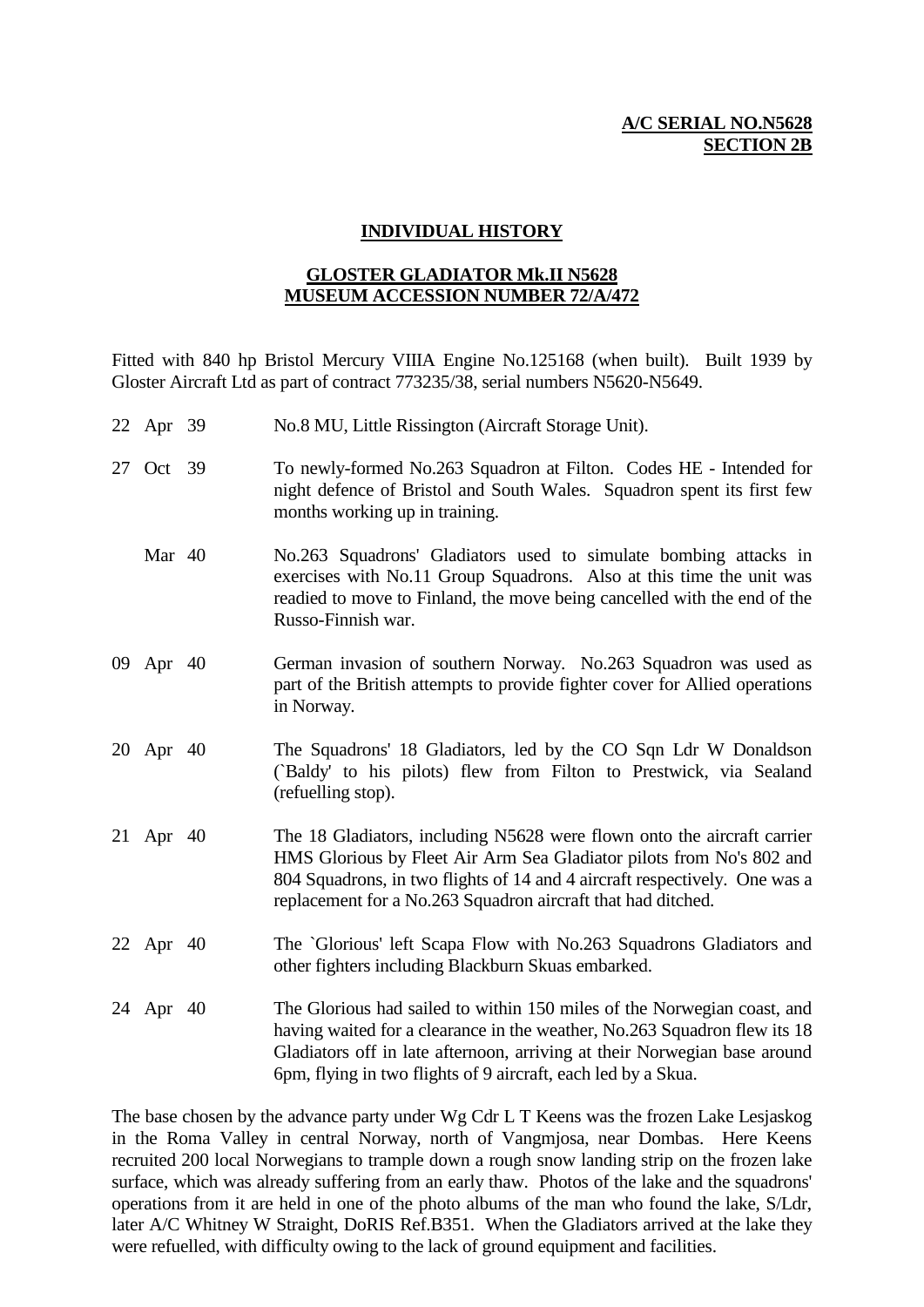Bitter overnight temperatures froze carburettors and flying surfaces, and the ground party were inexperienced.

Thursday 25Apr 40 An early morning patrol (4.45am) by the two by then serviceable squadron Gladiators resulted in one pilot claiming an He115 floatplane shot down on this first sortie, though the victors may actually have been FAA Skuas. At 07.45 that morning the Germans began eight hours of continuous bombing and strafing attacks on the lake from heights of 500- 6000 feet (160-1900 metres). The Germans' first attack at 5am by a lone He111 destroyed 4 Gladiators, with a further 4 being destroyed in a major attack at 7am and another 4 at 1.05pm. It is likely that N5628 was one of these 12 victims all caught on the ground. All the sources consulted differ to some degree concerning the chaotic events of April 25th; the account in the August 1947 Air Reserve Gazette states that by 12.30 10 Gladiators had been destroyed by enemy action - 2 by direct hits and 8 by fire following near misses. In return, Plt Off MacNamara did shoot down a He111 in Gladiator N5579 and Flt Lt Mills damaged another Heinkel causing it to crash on its approach to Stavangar airfield. The successive bombing raids reduced the lake to a shambles, and by the evening Sqn Ldr Donaldson led the 5 remaining serviceable Gladiators to a new landing ground at Setnesmoen near Andalsnes, from where they made a few more sorties until destroyed by their pilots due to lack of fuel which ran out on the 27th. Lake Lesjaskog was left pitted with over 130 bomb craters on the ice and littered with thirteen burnt out Gladiators, 2 burnt by the squadron when left unserviceable by German attacks.

> Over the two days of operations No.263 Squadron had flown 49 sorties, engaging 37 separate German aircraft, claiming 6 of them destroyed and others damaged. The Squadron lost all of its aircraft, but none in air combat. The squadron personnel returned to England on 28 April, reequipping with more Gladiators then returning to Norway within three weeks, flying further sorties from Bardufoss in the Arctic Circle until 8th June 1940, returning to the Glorious which was then intercepted and sunk by the battle-cruisers Scharnhorst and Gneisenau with the loss of nearly all hands including No.263 Squadron personnel.

- Mid May 1940 The ice on Lake Lesjaskog melted and the Gladiator wrecks sank to the bottom, being sold by the Germans to a Norwegian scrap dealer. Some were recovered, including N5641 in August 1940 by a local Norwegian whose family stored it until it passed to the Norwegian Air Force Museum for restoration 1977-80. The other aircraft, including the substantially intact N5628, lay on the lakebed, occasionally visible during the summer low water period.
	- Aug 68 Trip to Lake Lesjaskog by 11 man diving team from RAF Cranwell Sub Aqua Club found N5628 in good condition in the lake. A recovery attempt was made but problems with the rubber dinghies used as airbags led to the fuselage breaking in two; the rear fuselage and tail was brought to the surface for photographs and the forward fuselage towed to shallower water where some parts including the port upper wing and instruments were stripped off for the RAF Museum and flown back to the UK in an Argosy transport aircraft. Photos - Gloster Aircraft (Putnam) p.434.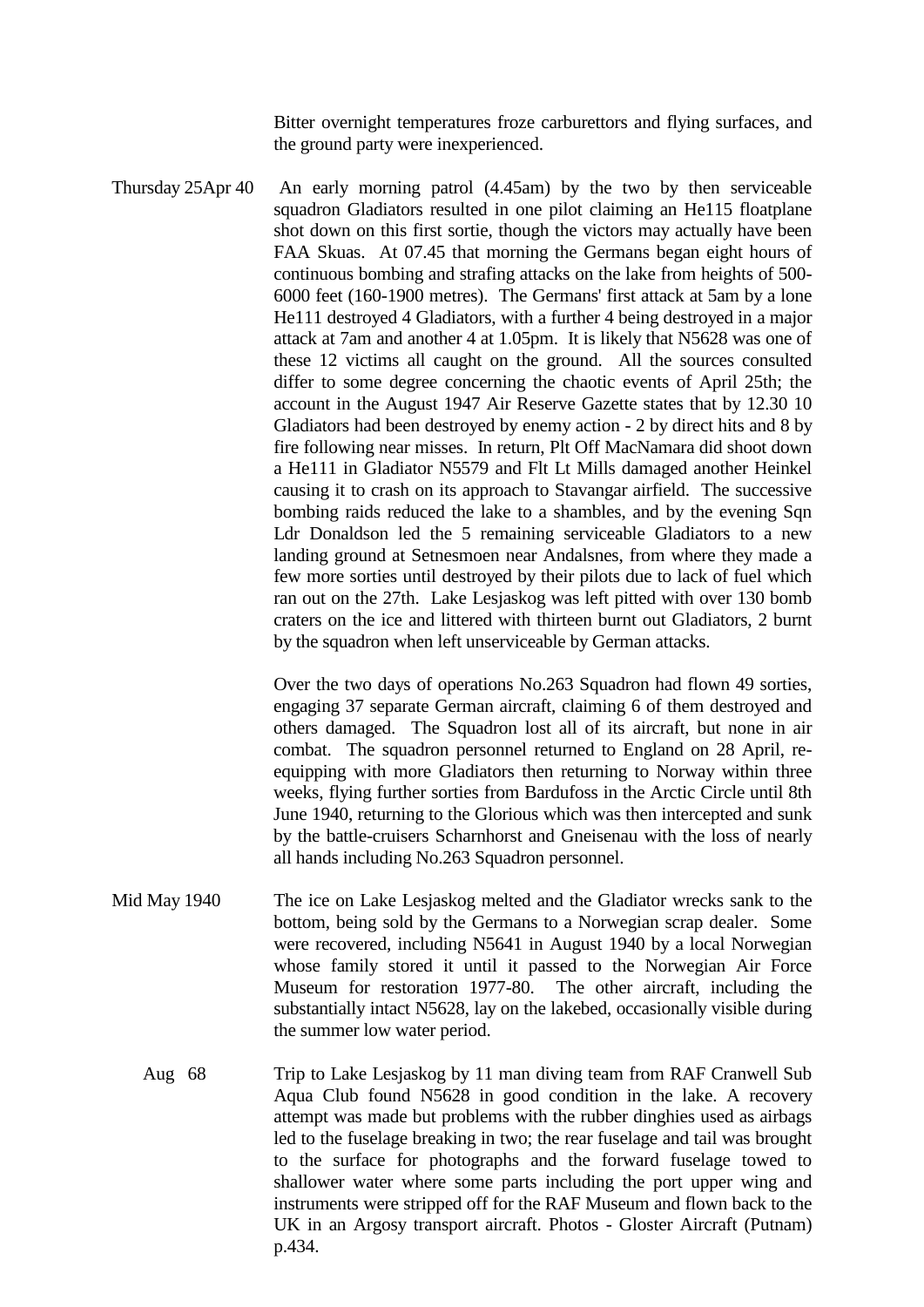Aug 70 Visit to lake by diving team from RAF Wyton intending to recover one of the Gladiators lying in some 40 feet of water. The Wyton team recovered the engine and forward fuselage of N5628. Photo; Warpaint Series No.37 Gloster Gladiator (Spencer) p.47. They also identified the remains of Gladiators N5632, N5698, N5705 and N5725.

> Team member Mick Glover, then a Victor crew chief and i/c diving, visited RAFM Hendon in December 2015 with photos of the expedition. He recalled that it was a two-week expedition part funded by the Trenchard Fund (fund and divers paid half each), with a team of 10. The recovery was made using 45-gallon oil drums provided by the Norwegian Air Force. The burnt propeller currently fitted to the aircraft at Hendon is actually from a burnt example from the NW corner of the Lake, the remains of N5628 including intact propeller showing no signs of burning.

> When recovered the remains of N5628 bore traces of the letter B painted below the cockpit suggesting its code as HE-B. By 15 September 1970 the remains were on a trailer at Akerhus Castle awaiting transfer back to the UK.

> Museum) to aid the restoration of their own 263 Squadron Gladiator

23 Jul 72 -8 Aug 72 Expedition to Lake Lesjaskog by Divers from the Berlin Sub Aqua Club intended to recover more Gladiator parts. More of N5628 was recovered including panels, rear fuselage, tail and wing sections. Parts were also recovered from N5589 and N5639 including two engines and a forward fuselage sub-frame and undercarriage section. The recovered parts made up two 4-ton truck loads and were flown to RAF Lyneham 31 October 1972 (N5628 components) for transfer to the Royal Air Force Museum store at Henlow, other parts (N5589/N5639) going to RAF Wildenrath, Germany. Photos and Article: Control Column May 1974 p.82; also FlyPast Oct 1983 p.48-50. In 1998 some of these wing components passed to the Malta Air Museum to aid the restoration of their Gladiator 'Faith' and other wreckage ex Norway passed to the Gloucestershire Aviation Collection (Jet Age

wreck recovered from Norway, N5914.

Aug 72 Previously recovered forward fuselage of N5628 placed on display in main hall of Royal Air Force Museum prior to its opening November 1972. It was treated with inhibitor but otherwise shown exactly as found, and remains on display at Hendon today. Photo – Royal Air Force Celebrating 90 Years p.123.

The Norwegian Air Force Museum, in addition to No.263 Squadron Gladiator N5641 have recovered and restored one of the He111s shot down by a Skua after attacking Lake Lesjaskog in April 1940, so this brief episode in the Norwegian campaign is well represented by Museum exhibits; in addition, ex 263 Squadron Gladiator N5719 is under restoration to fly in Gloucestershire as G-CBHO.